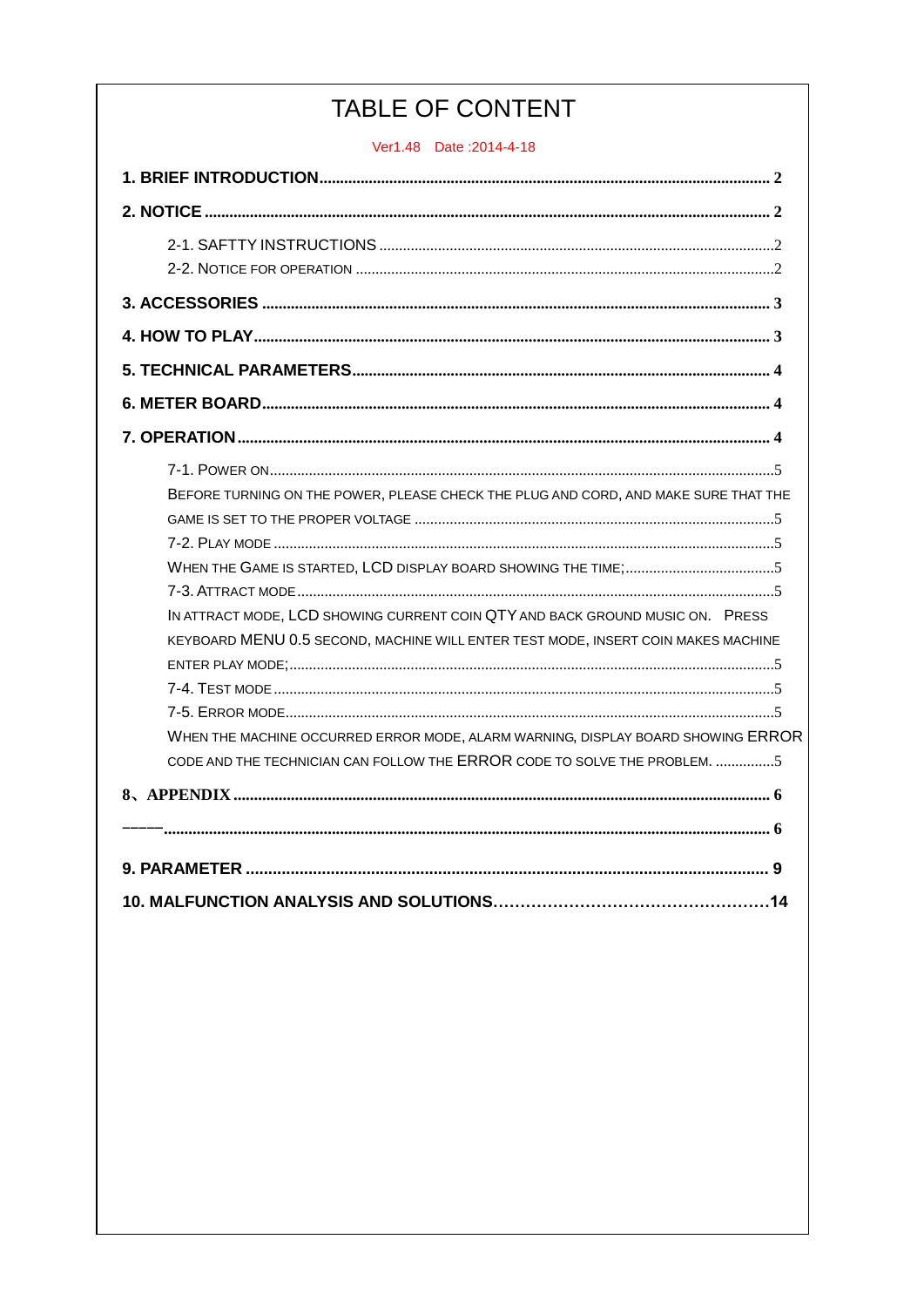## <span id="page-1-0"></span>1. BRIEF INTRODUCTION

**GOLDEN KEY** is a new version of indoor prize machine. This machine is simple to play, with brilliant cabinet design built of high quality materials!

## <span id="page-1-1"></span>2. NOTICE

#### <span id="page-1-2"></span>2-1. SAFTTY INSTRUCTIONS

- This machine is only for indoor use, is not suitable for outdoor use.
- When the machine has been installed well, place the bottom of the machine on the floor to make sure it is steady.
- Do not take it apart, make it up or move it arbitrarily.
- Switch off the power and pull out the plug before moving it.
- Place it on even floor, not the smoothie, unsteady or seriously vibrating place.
- Do not place it near any high temperature or easily sparkling equipment.
- Do not place any sundries on the machine or let any heavy press the power wire.
- Do not expose the circuit part in the machine to the air.

#### <span id="page-1-3"></span>2-2. Notice for operation

- Check whether the power plug and power wire are good, whether the voltage is suitable for the machine before switching the power on.
- Voltage of power supply should be accord to the voltage on the back cover of it.
- Switch off the power before you maintain or inspect the machine.
- Only qualified personnel are allowed to inspect the electric control device of it.
- Use suitable accessories to displace parts of apparatus.
- $\bullet$  Hold the plug instead of the wire to unplug the power wire.
- Do not to plug or unplug the plug with wet hand, do not pull or twist the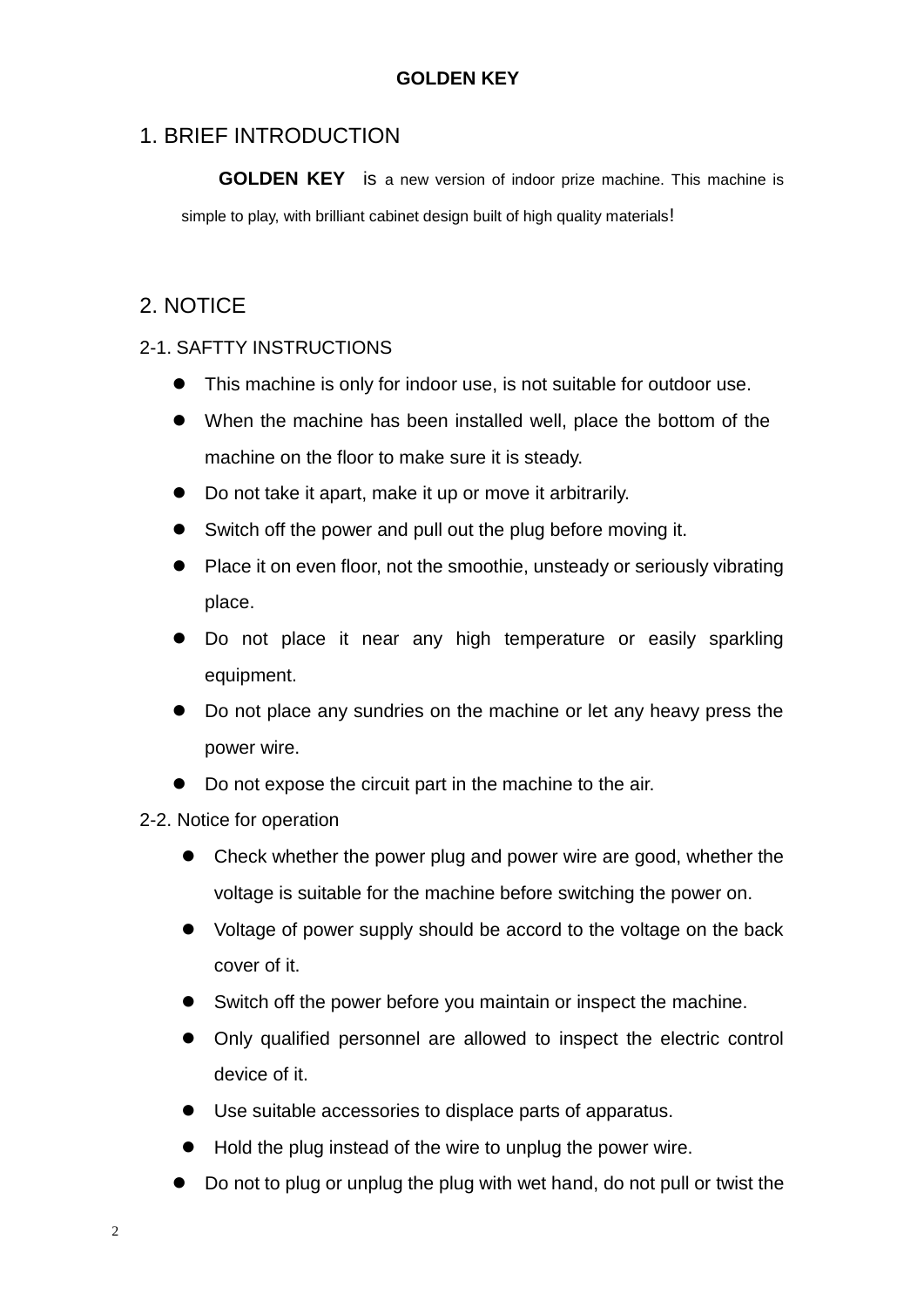#### power wire.

#### <span id="page-2-0"></span>3. Accessories

Check whether the following accessories are ready before using it:

| <b>NAME</b> | <b>REMARK</b>    |
|-------------|------------------|
| Manual      |                  |
| <b>KEYS</b> | 1888(3), 1866(2) |
| Power cord  |                  |

#### <span id="page-2-1"></span>4. How to play

- Insert coin, the button light is on in the control panel and a ball out;
- $\bullet$  Move the Jobstick to select your favorite prize;
- Keep pressing the Up button move pushrod to your target;
- Loose button ,shaft push to prize out;
- If shaft move into the hole,the Key spin half round and pull the prize out.
- Player get prize ,game over;

Prize store fixing:

- **•** Please check the prize store and shaft direction , and fix it correct;
- Adjust all the direction please reset machine for the setting valid;
- It need adjust the direction once a month at least.

How to adjust prize position:

In the attraction mode,press the key board MENU key to enter test mode. Press UP or DOWN to choose the menu item(Set Coordinate) ,press ENTER enter adjust mode,and press UP or DOWN to adjusting the appropriate position. After adjusted the position,press VOL+ to save it. Press EXIT to previous menu and enter next option .Press EXIT return to test mode main menu , choose gantry to check all the adjust is OK. Remark: machine is working for the first time, the gantry must adjust well or it will pay out prize not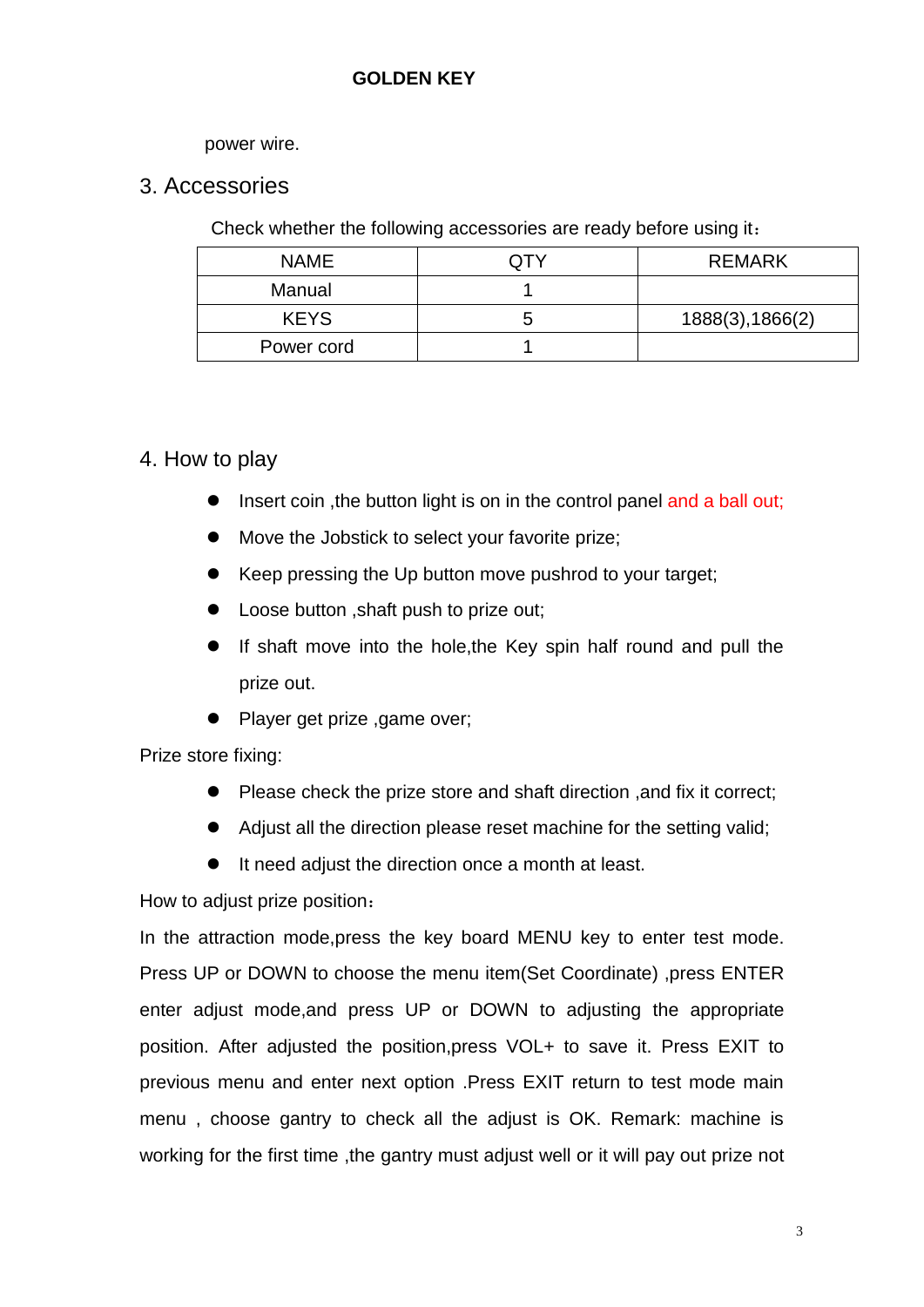correct.

## <span id="page-3-0"></span>5. TECHNICAL PARAMETERS

Mode: LP.TLP01

#### **Location requirements**:

Temperature –10℃  $\sim$  +40℃, U.V. radiation Very low, humidity low, Vibrations level:

low.

Dimension: W1000\*D780\*H2150MM Weight : 210KG Power supply: 220V Max : 80W Player: 1 pc

## <span id="page-3-1"></span>6. METER BOARD

Coin QTY: Showing all the coins QTY inserted; Prize out QTY: showing prize out QTY;

## <span id="page-3-2"></span>7. Operation

Machine working, there are 4 modes: Attraction mode ,test mode, play mode and error mode. The flow chart as below: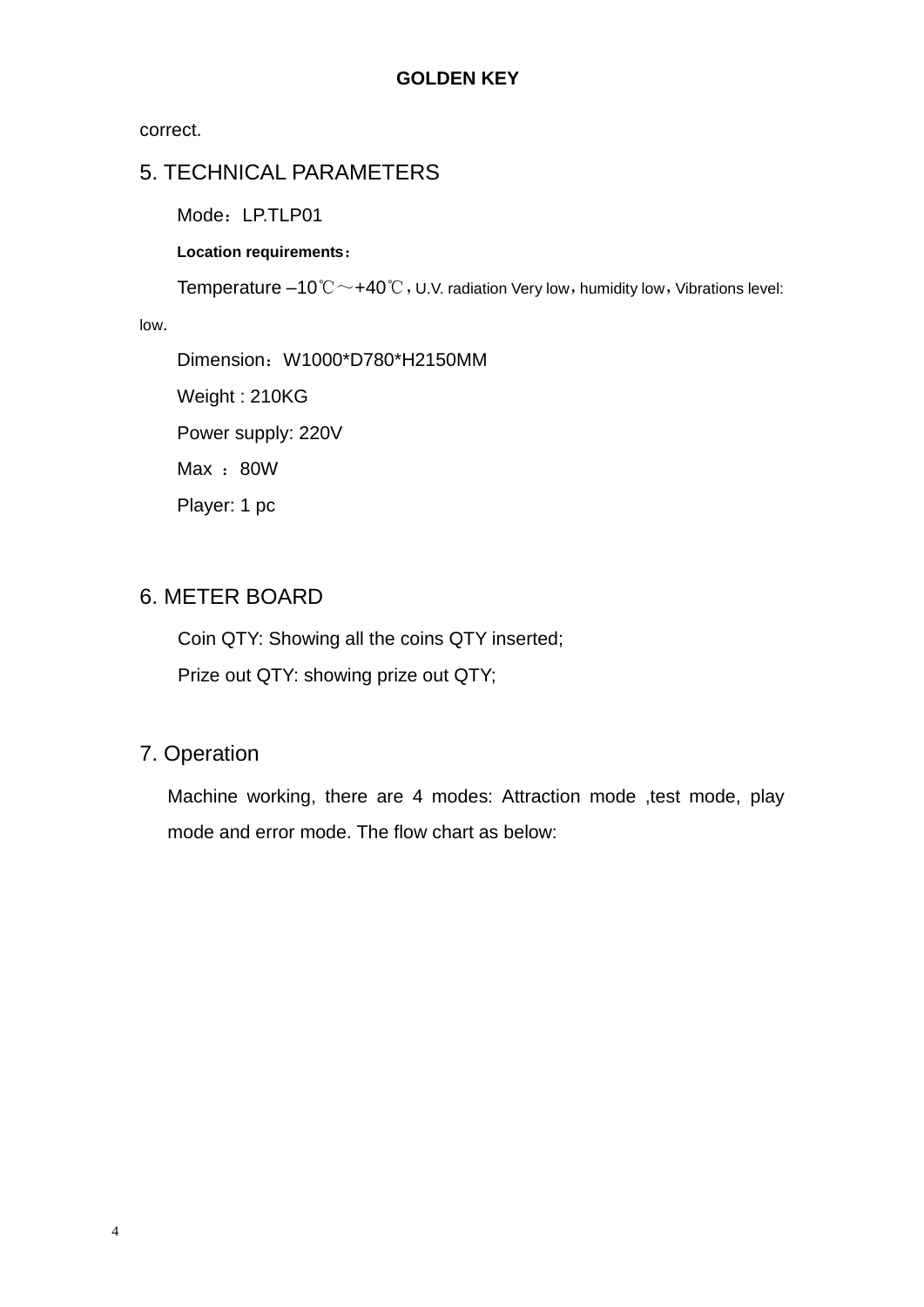

#### <span id="page-4-0"></span>7-1. Power on

<span id="page-4-1"></span> Before turning on the power, please check the plug and cord, and make sure that the game is set to the proper voltage

<span id="page-4-2"></span>7-2. Play mode

<span id="page-4-3"></span>When the Game is started, LCD display board showing the time;

#### <span id="page-4-4"></span>7-3. Attract mode

<span id="page-4-5"></span> In attract mode, LCD showing current coin QTY and back ground music on. Press keyboard MENU 0.5 second, machine will enter test mode, insert coin makes machine enter play mode;

<span id="page-4-6"></span>7-4. Test mode

 In the test mode test, LCD showing system information, LED, motor, music and crane is normal or not. Attract mode, press MENU to enter test mode, press MENU again return to attract mode;

<span id="page-4-7"></span>7-5. Error mode

<span id="page-4-8"></span>When the machine occurred error mode, alarm warning, display board showing ERROR code and the technician can follow the ERROR code to solve the problem.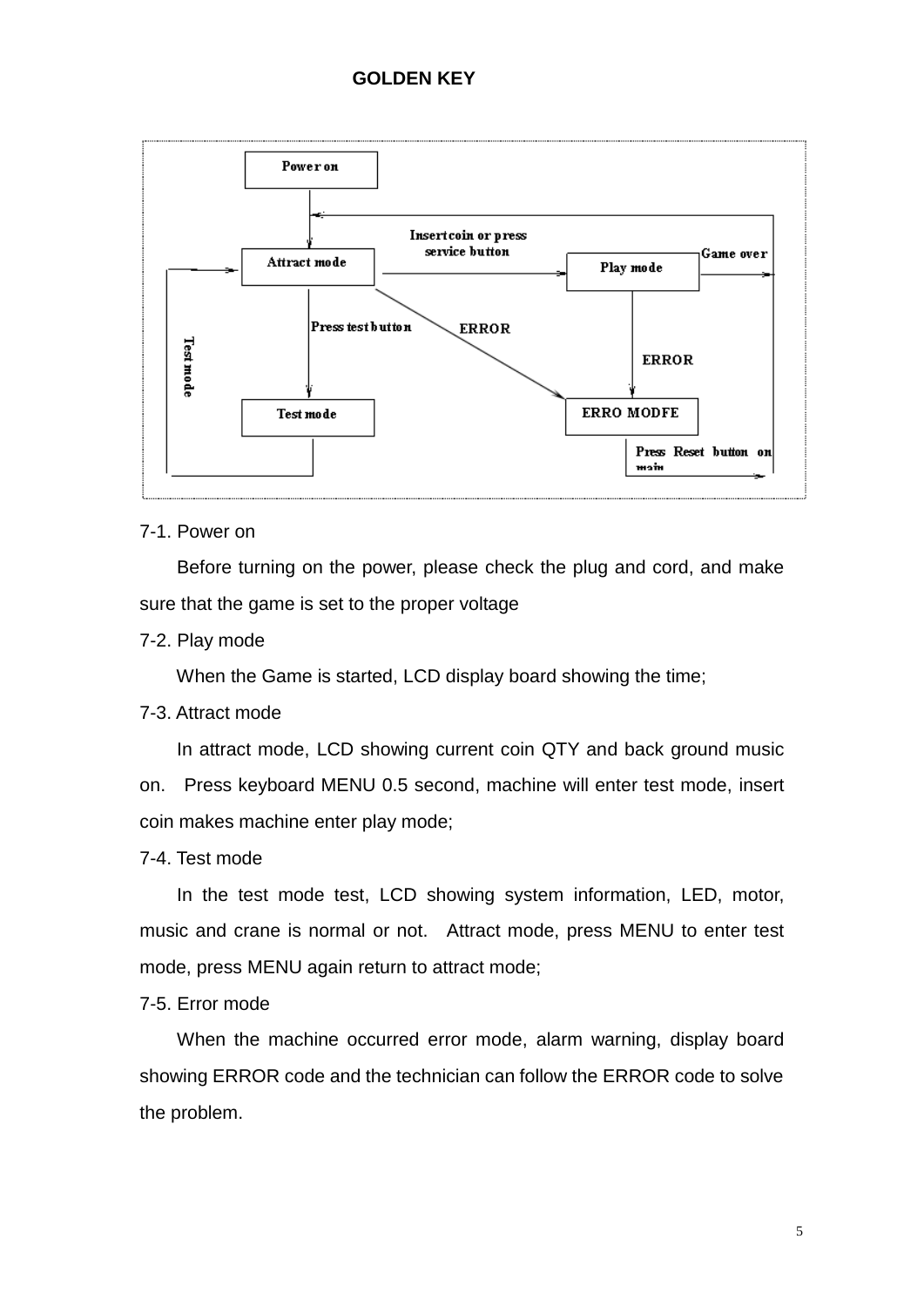# <span id="page-5-0"></span>8、Appendix

# DIP SWITCH SETTING DESCRIPTIONS:

<span id="page-5-1"></span>

| Plug NO | Pin NO        | Wire color      | Function               | I/0<br>CODE | Function of I/O            |
|---------|---------------|-----------------|------------------------|-------------|----------------------------|
|         | PIN 1         | $0.3 - Brown$   | Speaker +              |             |                            |
|         | PIN 2         | $0.3$ -White    | Speaker -              |             |                            |
|         | PIN 3         | $0.3 - B$ lue   | DC MOTOR #1 POWER +    |             | DC MOTOR #1 POWER+         |
|         | PIN 4         | $0.3 -$ Yellow  | Speaker_PWR            |             | $+12V$                     |
|         | PIN 5         | $0.3 - Black$   | DC MOTOR #1 POWER -    |             | DC MOTOR #1 POWER-         |
|         | PIN 6         | $0.3 -$ Yellow  | +12V Output            |             |                            |
|         | PIN 7         | $0.3 - Brown$   | DC MOTOR #2 POWER +    |             | DC MOTOR #2 POWER +        |
|         | PIN 8         | $0.3 -$ Yellow  | +12V Output            |             |                            |
|         | PIN 9         | $0.3 - Black$   | DC MOTOR #2 POWER -    |             | DC MOTOR #2 POWER -        |
|         | <b>PIN 10</b> | $0.3 -$ Yellow  | +12V Output            |             |                            |
|         | PIN 11        | $0.3 - Red$     | RED LED DRIVE          |             |                            |
|         | PIN 12        | $0.3 -$ Yellow  | +12V Output            |             |                            |
| J1      | <b>PIN 13</b> | $0.3 -$ Green   | GREEN LED DRIVE        |             |                            |
| (Output | PIN 14        | $0.3 -$ Yellow  | +12V Output            |             |                            |
| Port)   | PIN 15        | $0.3 - B$ lue   | BLUE LED DRIVE         |             |                            |
|         | PIN 16        | $0.3 -$ Yellow  | +12V Output            |             |                            |
|         | <b>PIN 17</b> | $0.3 - Black$   | Stepping Motor Power - |             | Stepping Motor Power -     |
|         | <b>PIN 18</b> | $0.3 - Blue$    | Stepping Motor Power + |             | Stepping Motor Power +     |
|         | PIN 19        | $0.3 -$ Green   | Serial Output CLK      |             |                            |
|         | <b>PIN 20</b> | $0.3 -$ Brawn   | Serial Output DAT      |             |                            |
|         | PIN 21        | $0.3 -$ White   | Serial Output LATCH    |             |                            |
|         | <b>PIN 22</b> | $0.3 - Black$   | GND                    |             |                            |
|         | <b>PIN 23</b> | $0.3 - Black$   | GND                    |             |                            |
|         | PIN 24        | $0.3 - Black$   | GND                    |             |                            |
|         | PIN 25        | $0.3 - Black$   | GND                    |             |                            |
|         | PIN 26        | $0.3 - Black$   | GND                    |             |                            |
|         | <b>PIN 27</b> | $0.3 - Brown$   | Output                 | OUTO        | Coin Counter               |
|         | <b>PIN 28</b> | $0.3 -$ Pink    | Output                 | OUT1        | Prize Counter              |
|         | PIN 29        | $0.3 - 0$ range | Output                 | $\rm OUT2$  | <b>GSM Power Control</b>   |
|         | <b>PIN 30</b> | $0.3 - SkyBlue$ | Output                 | OUT3        | <b>Up Button Indicator</b> |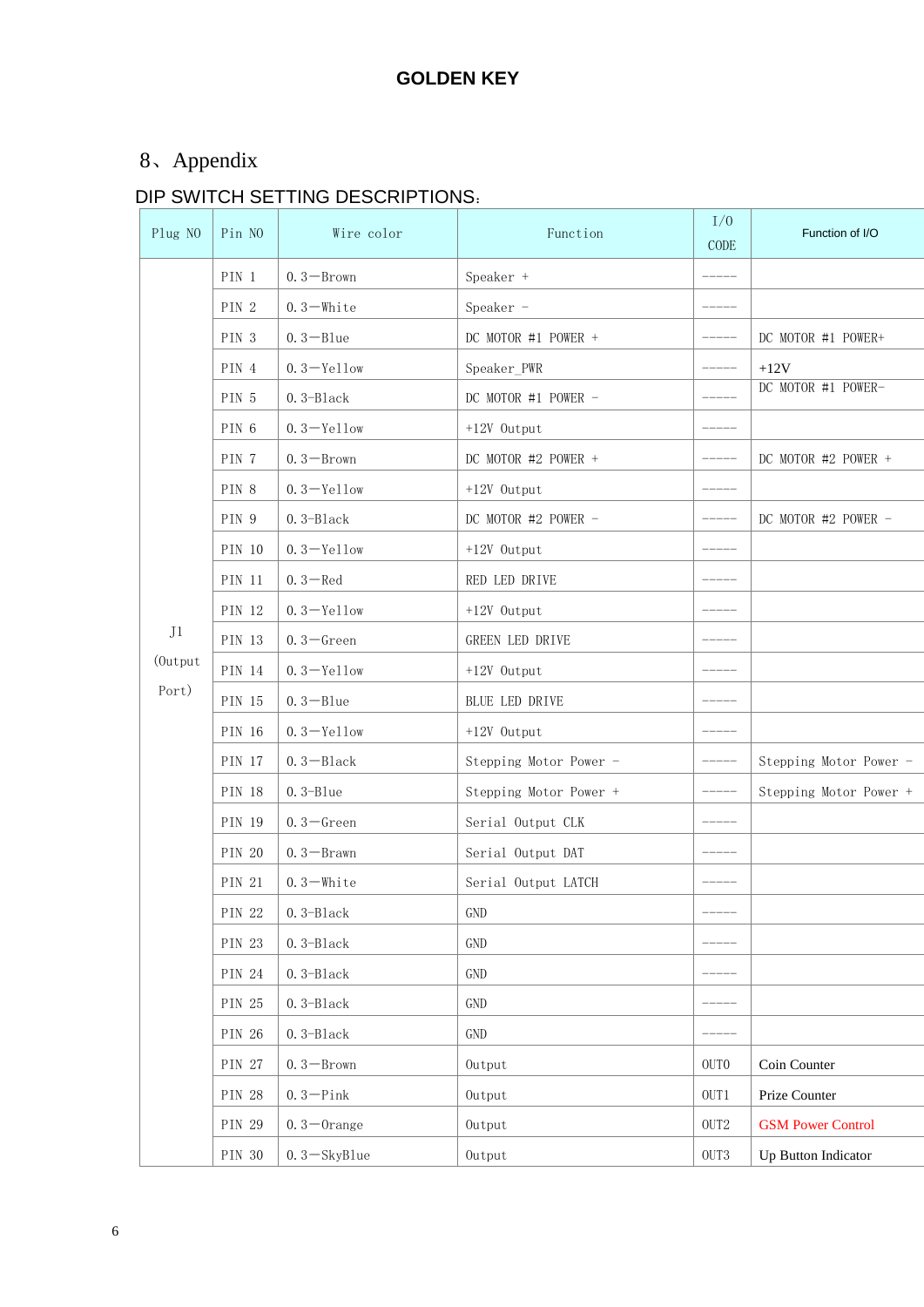|          | PIN 31        | $0.3 -$ Green         | Output                                      | OUT4            | <b>BILL Counter</b>              |
|----------|---------------|-----------------------|---------------------------------------------|-----------------|----------------------------------|
|          | PIN 32        | $0.3 - B$ lue         | Output                                      | OUT5            | Key Motor                        |
|          | PIN 33        | $0.3 -$ Purple        | Output                                      | OUT6            | Present door motor               |
|          | PIN 34        | $0.3 -$ Gray          | Output                                      | OUT7            |                                  |
|          | PIN 35        | $0.3 - Brown$         | Output                                      | OUT8            | <b>Ball Out Motor</b>            |
|          | <b>PIN 36</b> | $0.3 -$ Pink          | Output                                      | OUT9            |                                  |
|          | <b>PIN 37</b> | $0.3 - 0$ range       | Output                                      | OUT10           |                                  |
|          | <b>PIN 38</b> | $0.3 - SkyBlue$       | Output                                      | OUT11           |                                  |
|          | PIN 39        | $0.3 -$ Green         | Output                                      | $OUT12$         |                                  |
|          | PIN 40        | $0.3 - B$ lue         | Output                                      | OUT13           |                                  |
|          | PIN 41        | $0.3 -$ Purple        | Output                                      | OUT14           |                                  |
|          | PIN 42        | $0.3 - Gray$          | Output                                      | OUT15           |                                  |
|          | PIN 43        | $0.3 - Brown$         | Output                                      | OUT16           | Pushrod Motor+                   |
|          | PIN 44        | $0.3 - Brown/White$   | Output                                      | OUT17           | Pushrod Motor -                  |
|          | PIN 45        | $0.3 - 0$ range       | Output                                      | OUT18           | Gantry Motor+                    |
|          | PIN 46        | $0.3 - 0$ range/White | Output                                      | OUT19           | <b>Gantry Motor-</b>             |
|          | PIN 47        | $0.3 -$ Green         | Output A+                                   |                 | Stepping Motor A+                |
|          | PIN 48        | $0.3 -$ Green/White   | Output A-                                   | $--- - - -$     | Stepping Motor A-                |
|          | PIN 49        | $0.3 - B$ lue         | Output B+                                   | $- - - - -$     | Stepping Motor B+                |
|          | PIN 50        | $0.3 - Blue/White$    | Output B-                                   |                 | Stepping Motor B-                |
|          | PIN 1         | $0.3 - Brown$         | TTL output                                  |                 | Keyboard clock output            |
|          |               | $0.3 -$ Pink          | TTL output                                  |                 | LCD command/data select          |
|          | PIN 2         |                       |                                             |                 | output<br>LCD chip select output |
|          | PIN 3         | $0.3 - 0$ range       | $\operatorname{TL}$ $\operatorname{output}$ |                 |                                  |
|          | PIN 4         | $0.3 - SkyBlue$       | TTL output                                  |                 | LCD reset output control         |
|          | PIN 5         | $0.3 - \text{Purple}$ | TTL input SPI_MISO (0---+5V)                | -----           | keyboard input                   |
|          | PIN 6         | $0.3 - Brown$         | TTL output SPI LATCH (0---+5V)              | -----           | Keyboard latch output            |
|          | PIN 7         | $0.3 -$ White         | TTL output SPI MOSI (0---+5V)               | $--- - -$       | LCD data output                  |
|          | PIN 8         | $0.3 -$ Green         | TTL output SPI CLK (0---+5V)                | ------          | LCD clock output                 |
|          | PIN 9         | $0.3 - \text{Purple}$ | RS232 TX (PIN3)                             | $--- - - -$     | <b>GSM RX</b>                    |
|          | PIN 10        | $0.3 - Green$         | TTL (TXD)                                   |                 |                                  |
|          | PIN 11        | $0.3 - Gray$          | RS232 RX (PIN2)                             | $--- - - -$     | <b>GSM TX</b>                    |
| $\rm J2$ | PIN 12        | $0.3 - B$ lue         | TTL (RXD)                                   |                 |                                  |
| (Input   | PIN 13        | 0.3-Brown/white       | Input                                       | IN <sub>0</sub> | Coin sensor                      |
| Port)    | PIN 14        | $0.3 - Red/white$     | Input                                       | IN1             | <b>Ball Out Sensor</b>           |
|          | PIN 15        | 0.3-Orange/white      | Input                                       | IN2             | Tilt alarm sensor                |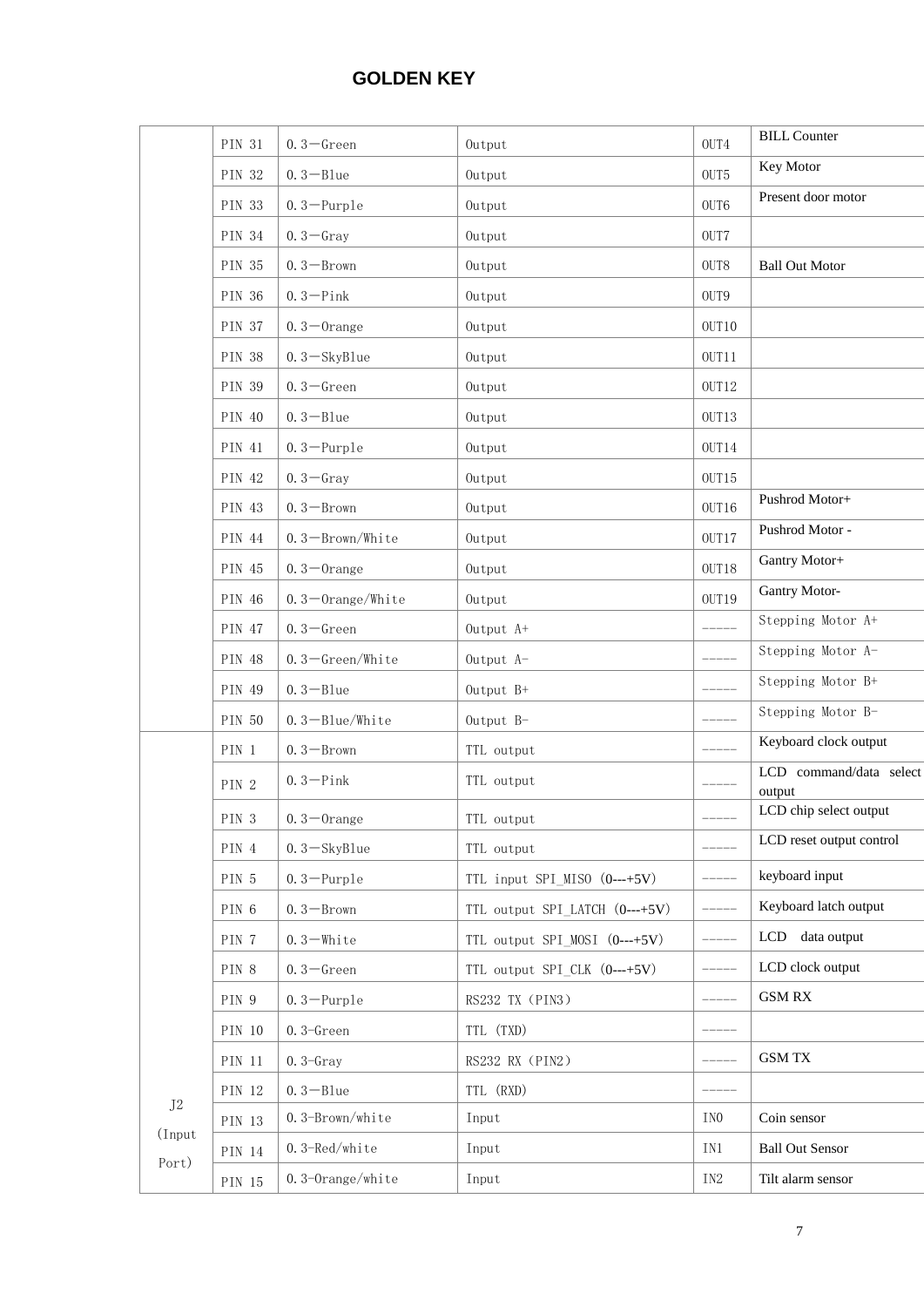| PIN 16        | 0.3-Yellow/white   | Input        | IN3             | <b>Bill Machine Input</b>          |
|---------------|--------------------|--------------|-----------------|------------------------------------|
| PIN 17        | 0.3-Green/white    | Input        | IN4             |                                    |
| PIN 18        | 0.3-Blue/white     | Input        | IN <sub>5</sub> | Key Motor Home Position<br>Sensor  |
| <b>PIN 19</b> | 0.3-Purple/white   | Input        | IN <sub>6</sub> | Present door open                  |
| <b>PIN 20</b> | 0.3-Gray/white     | Input        | IN7             | Present door closed<br>detection   |
| PIN 21        | 0.3-Brown/white    | Input        | IN8             | Up button Input                    |
| <b>PIN 22</b> | 0.3-Red/white      | Input        | IN9             |                                    |
| PIN 23        | 0.3-Orange/white   | Input        | IN10            | Joystick move Left Input           |
| PIN 24        | 0.3-Yellow/white   | Input        | IN11            | Joystick move Right Input          |
| PIN 25        | 0.3-Green/white    | Input        | IN12            | Top sensor                         |
| PIN 26        | 0.3-Blue/white     | Input        | IN13            | Bottom sensor                      |
| PIN 27        | 0.3-Purple/white   | Input        | <b>IN14</b>     | Left sensor                        |
| <b>PIN 28</b> | $0.3 - Gray/white$ | Input        | IN15            | Right sensor                       |
| PIN 29        | 0.3-Brown/white    | Input        | IN16            | Pushrod front switch               |
| <b>PIN 30</b> | 0.3-Red/white      | Input        | IN17            | Pushrod back switch                |
| PIN 31        | 0.3-Orange/white   | Input        | IN18            | Pushrod middle switch              |
| PIN 32        | 0.3-Yellow/white   | Input        | IN19            | Horizontal Moving Counter<br>Input |
| PIN 33        | 0.3-Green/white    | Input        | <b>IN20</b>     |                                    |
| PIN 34        | 0.3-Blue/white     | Input        | IN21            |                                    |
| PIN 35        | 0.3-Purple/white   | Input        | <b>IN22</b>     |                                    |
| <b>PIN 36</b> | $0.3 - Gray/while$ | Input        | IN23            |                                    |
| <b>PIN 37</b> | 0.3-Brown/white    | Input        | <b>IN24</b>     |                                    |
| PIN 38        | 0.3-Red/white      | Input        | $IN25$          |                                    |
| PIN 39        | 0.3-Orange/white   | Input        | <b>IN26</b>     |                                    |
| PIN 40        | 0.3-Yellow/white   | Input        | $IN27$          |                                    |
| PIN 41        | 0.3-Green/white    | Input        | <b>IN28</b>     |                                    |
| PIN 42        | 0.3-Blue/white     | Input        | <b>IN29</b>     |                                    |
| PIN 43        | 0.3-Purple/white   | Input        | <b>IN30</b>     |                                    |
| PIN 44        | 0.3-Gray/white     | Input        | IN31            |                                    |
| PIN 45        | $0.3$ -White       | +3.3V Output |                 | LCD POWER INPUT                    |
| PIN 46        | $0.3 - Black$      | <b>GND</b>   |                 |                                    |
| PIN 47        | $0.3 - Red$        | +5V Output   |                 | KEYPAD POWER INPUT                 |
| PIN 48        | $0.3 - Black$      | GND          |                 |                                    |
| PIN 49        | $0.3 - Red$        | +5V Output   | $-$ - - - - -   |                                    |
|               |                    |              |                 |                                    |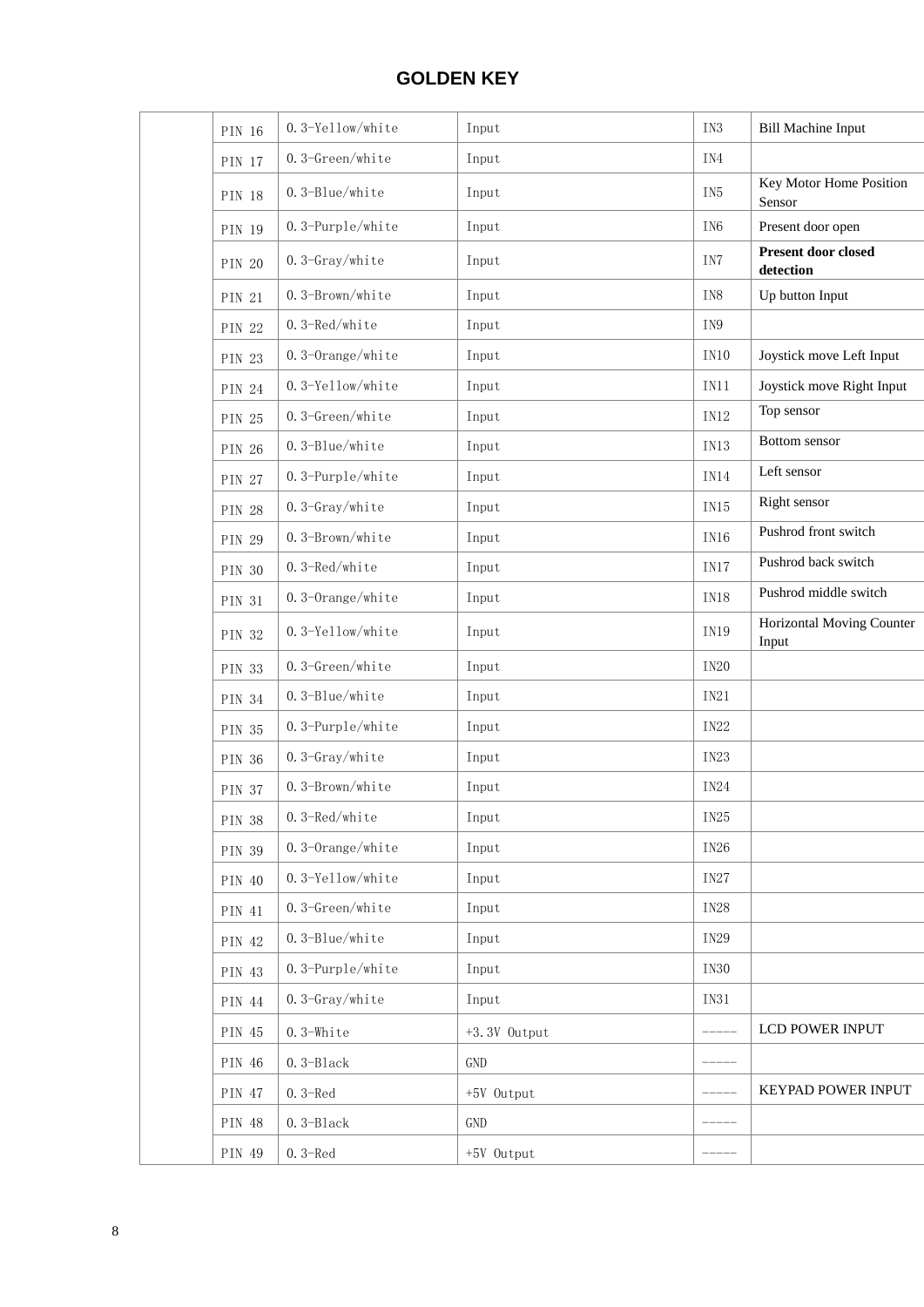| GNL<br>ЮG<br>ΊN |
|-----------------|
|-----------------|

## **9. Parameter Setting:**

Use the Keypad, press CLEAR, clear parameter (only clear the coin QTY, prize out QTY and other parameters not change) and alarm fault information.

Remarks: If the actual fault has not been solved out, the alarm will ring again.

In attract state, press MODE enter test state, press MODE again will exit;

In test state, press ENTER enter next menu, press EXIT return to previous menu.

When choose the menu press DOWN to choose next menu and press UP choose previous menu, during the parameter setting, press DOWN reduce the option value, press UP increase the option value.

In attract state, Press ENTER display current volume, press VOL+ increase volume, press VOL- decrease VOL-.

In attract state, Press DOWN increase LCD Screen contrast, press UP decrease LCD Screen Contrast.

Menu display:

#### **(1). System info (can not be changed)**

At current menu, press ENTER into the next menu, display screen shows as below.

 **Serial Number Software Vers Date of MFG Game Audits**

Selected the first three menu item, press ENTER button, then display shows the corresponding information.

Selected Game Audits, then enter the next menu, as shown below

 **Coins QTY: XXXXX 1L1 Payout: XXXXX 1L2 Payout: XXXXX 1L3 Payout: XXXXX**

(1). Coins QTY means the total quantity of coin

- (2). 1L1 Payout means the quantity of prize out for 1 Level 1 Column
- (3). 1L2 Payout means the quantity of prize out for 1 Level 2 Column
- (4). 1L3 Payout means the quantity of prize out 1 Level 3 Column ... ... ...

Press UP or DOWN button to scroll the menu, can view the quantity of prize out, and the quantity of prize ball out (this option is only available for machine with prize ball out function.)

Remarks: The bottom Level is 1st Level, and the right Column is 1st Column.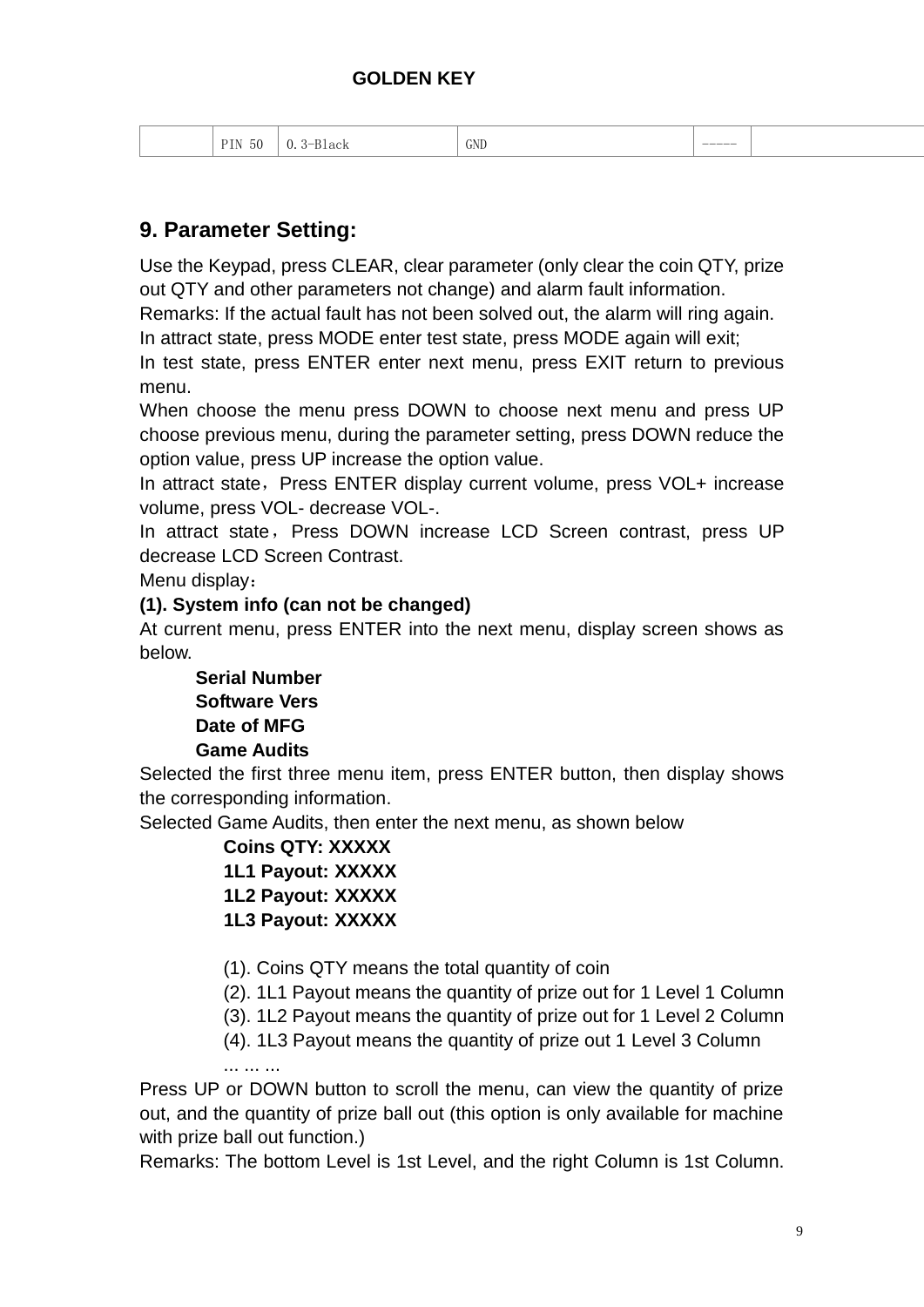Statistical information can't be clear by CLEAR button, and can only clear by restore factory setting ( from main menu items).

## **(2). Game Setting**

At current menu, press ENTER into the next menu, display screen shows as below.

> **Coins Per Credit Attract Mode Tilt Alarm Sound Game Time**

Use the UP or DOWN button to change the data of the menu items.

For example, at attract state, press ENTER into next menu, the first line of display screen shows Coins Per Credit, and second line shows 2 Coin/Credit, it means insert 2 pcs coin can play one game. Press Down, then the second line shows 3 Coin/Credit; and shows 1 Coin/Credit by press UP. Press EXIT button to quit, then it will automatically save the parameters. All parameters can set up in this way.

The following is the description of each menu item:

1. Coin Per Credit (XX Coin/Credit,from 1 to 10)

Machine set 1coin/game, then screen shows 25Rouble/Game, it means insert 25 Rouble player can play 1 game. Machine set 10coin/Game, then shows 250Rouble/Game, it means play insert 250 Rouble can play 1 game.

2. Attract Mode (music sound once each X Minute(from 0 to 10,0 means no attract music)

3. Tilt Alarm Sound (from 0 to 600 seconds, 0 means no alarm sound)

4. Game time (from 30 to 90 seconds)

5. Projection TOL (Projection TOL means when prize-out unallowable, the upward movement distance of pushrod up. The bigger number means the more obvious kill award. But if the number is too small, it's possible to give award by mistake. Suggest using factory setting or fine adjustment. Number from 0 to 200.)

6. LCD Screen Adjust (suggest using factory setting, number from 32 to 64)

7. Ball Out Enable (allow prize ball out or not. If machine without ball out mechanism, the optional should be enabling, or machine will alarm.)

8. 1 Level 1 Column Avg. Win Ratio (Average XX plays Win one prize,1-5000) 9. 1 Level 2 Column Avg. Win Ratio (Average XX plays Win one prize,1-5000) 10. 1 Level 3 Column Avg. Win Ratio (Average XX plays Win one prize,1-5000) …

### **(3). I/O Test**

At current menu, press ENTER into next menu, display screen shows as below.

#### **Test All Inputs**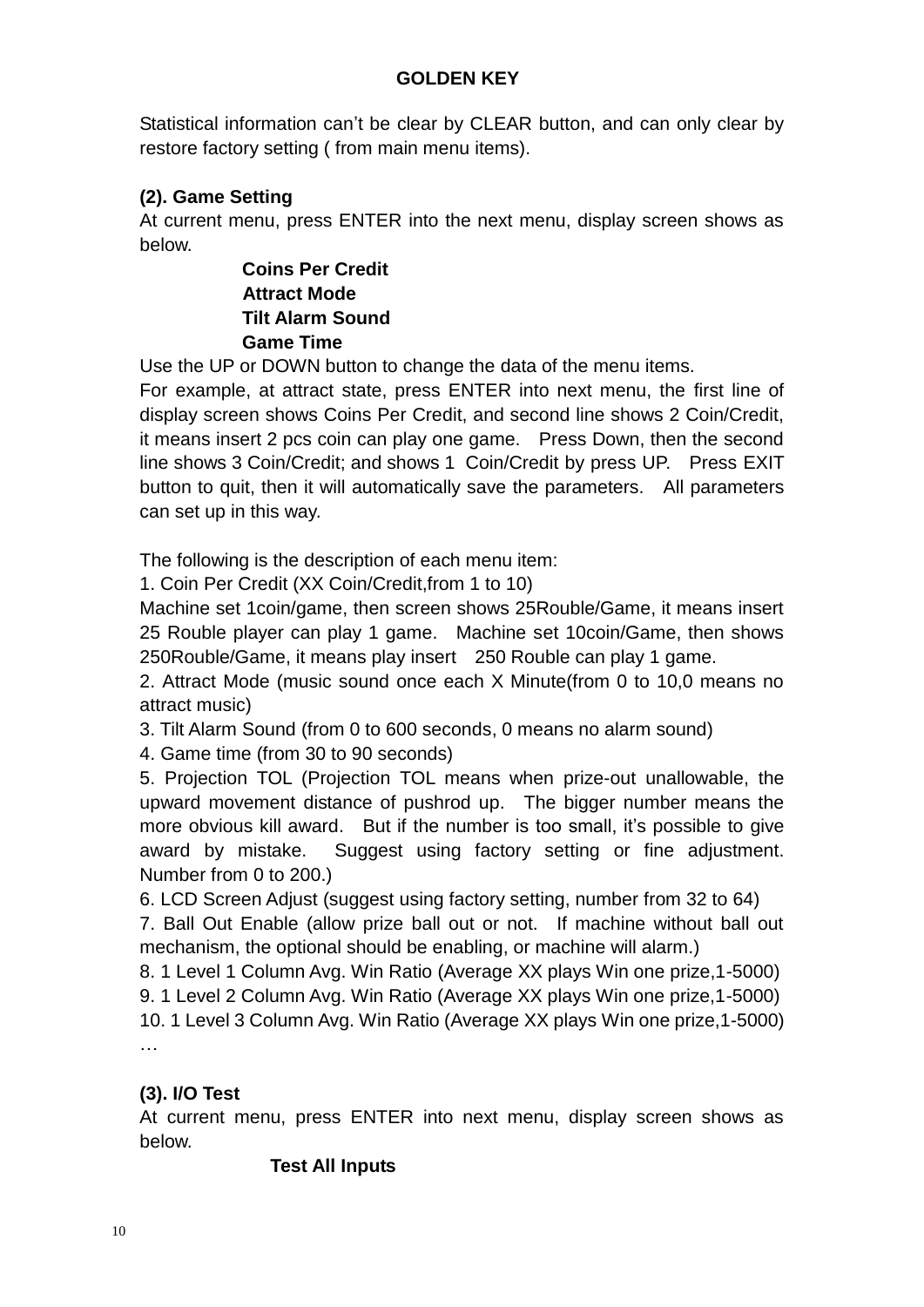### **Test All Outputs Test Audio Test Step Motor**

 1. Test All Inputs (showing all input terminal, black means valid, blank invalid. For example, the input port of up button on control stand is 8, pressing up button, black plat shows on the right of 8, then it means up button input valid. It shows blank plat while releasing up button, means input invalid. In the way of testing input can check if all wires connect well.)

 2. Test All Outputs (showing all output terminal, black means valid, blank invalid. For example, the output port of up button's indicator light on control stand is 3, press ENTER, indicator light of up bottom on, and black plat shows on the right of 3, then it means output valid. Press ENTER one more time, then light off, and blank plat shows on right of 3, means output invalid. In the way of testing output can check if all wires connect well.)

Note: port 0 and 1 is for stopwatch output and narrow pulse output, press ENTER button, theses two ports may not have black plat on display, but the stopwatch will beat one time, it mens out.put valid. Some output may invalid due to the effect of limited switch.

 3. Test Audio (selected Test Audio, press ENTER into next menu. Phase X shows on screen display, it means testing music of part X. Press UP or DOWN to change part number for test.)

 4. Test Step Motor (selected Test Step Motor, press ENTER into next menu. The first line of screen shows Test Step Motor, second line shows current position, and the third line shows current step of motor XXXXX. Press DOWN for upward movement, and UP for downward movement. Note: If already hit the corresponding limit switch, motor won't move ward corresponding direction.)

#### **(4). Set Coordinate**

At current menu, press ENTER into next menu, display screen shows as below.

```
 Set 1L1 Pos X
Set 1L1 Pos Y
Set 1L2 Pos X 
Set 1L2 Pos Y
```
Set 1L1 Pos X, means the horizontal position of 1 level & 1 column.

Set 1L1 Pos Y, means the vertical position of 1 level & 1 column.

The meaning of other menu items can deduce by analogy.

Use the UP or DOWN button to to scroll menu, select prize cabinet which need to coordinate. Press ENTER into next menu, the second line of screen shows Coordinate:, the third line shows number of current position, the forth line shows Last Pos and its position number. Press UP or DOWN, pushrod move, the number of third line will change accordingly. After move to the right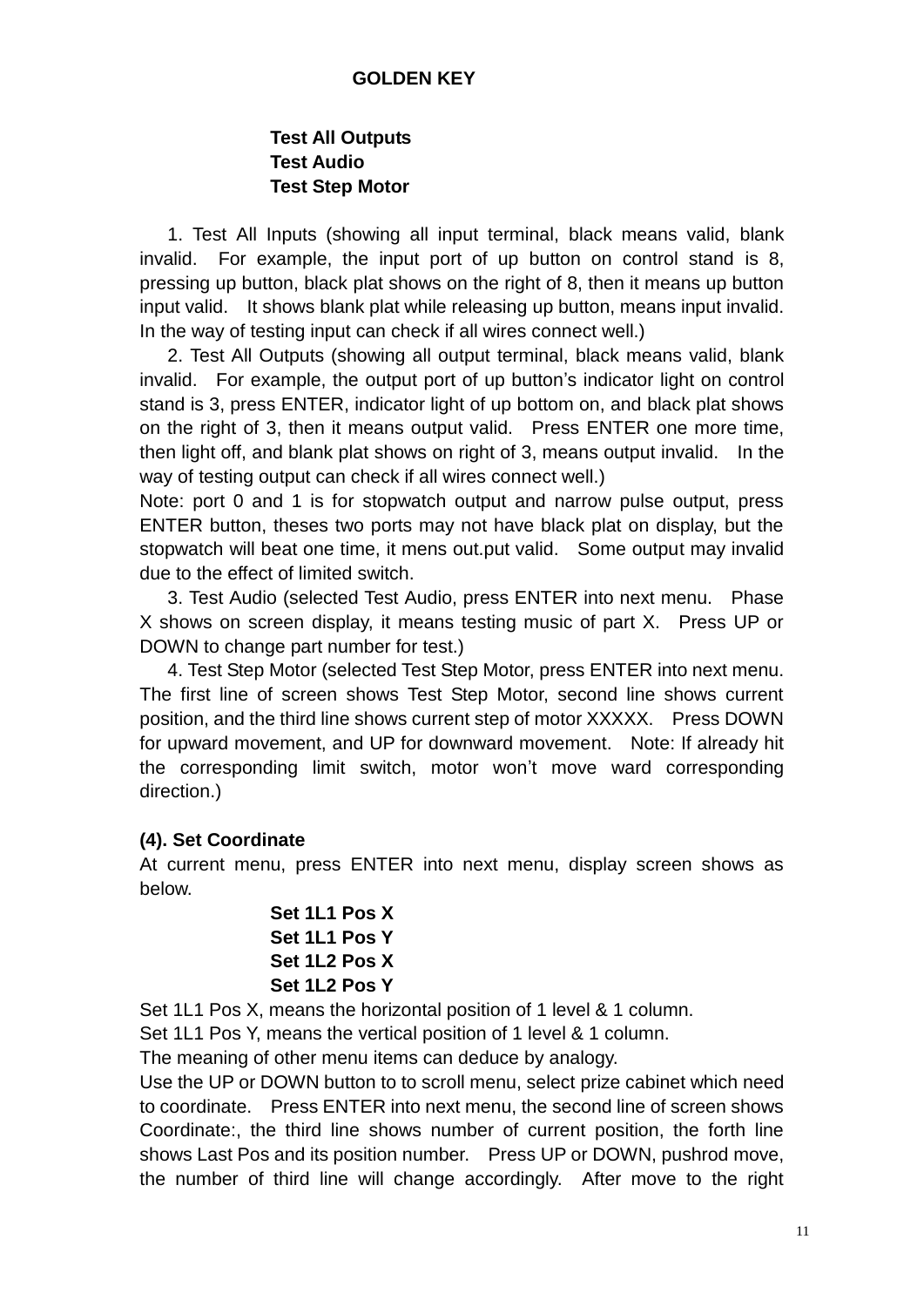position, press VOL+ to save the parameter setting. Prize cabinet need coordinate X & Y.

Fox example, we need coordinate the position of first prize cabinet. Firstly, select Set 1L1 Pos X, press ENTER to next menu, coordinate pushrod to right position by button UP and DOWN, then press VOL+ save the parameter setting. Press EXIT back to last menu, select Set 1L1 Pos Y, press ENTER into next menu, coordinate pushrod to right position by button UP and DOWN, then press VOL- to test if pushrod can push into prize hole. If not, re-coordinate unless press VOL- pushrod can push into hole. Finally, press VOL+ save the parameter setting. Coordinate other prize cabinets in the same way.

Note: For the accuracy of prize out rate, when coordinate vertical position Pos Y, pushrod should be the greatest close to the bottom edge of prize hole. Only coordinate Pos Y can test pushrod by VOL-, coordinate Pos X, VOL- is invalid. Because precision of mechanical structure and wear problem, the current position number of pushrod may exist deviation with last coordinate position number, it is normal phenomenon.

After all prize cabinets are coordinated, select Check Coordinate in the main menu, press ENTER into next menu, then select one(anyone) item, waiting 3 seconds, pushrod will move to the setted position and testing. If pushrod can't push into prize hole, please re-coordinate and re-test.

### **(4). Check Coordinate**

At current menu, press ENTER into next menu, display screen shows as below.

> **Test 1L1 Pos Test 1L2 Pos Test 1L3 Pos Test 1L4 Pos**

Use the UP or DOWN button to to scroll menu, select the price cabinet which need to test, waiting 3 seconds, pushrod will move to the setted position and test automatize.

#### **(6). Burn In Test**

At current menu item, press ENTER into next menu, then the second line on screen shows Time Of Burn In, the third line shows XX:XX:XX. In the burn testing, pushrod will test 36pcs prize cabinet automatize. The function is mainly used for factory testing.

#### **(7). Factory Setting**

At current menu item, press ENTER into next menu. Next menu only have two optional Yes / No. If select Yes, system will automatically restore factory setting once press MODE exist.

#### **(8). GSM Info Setting**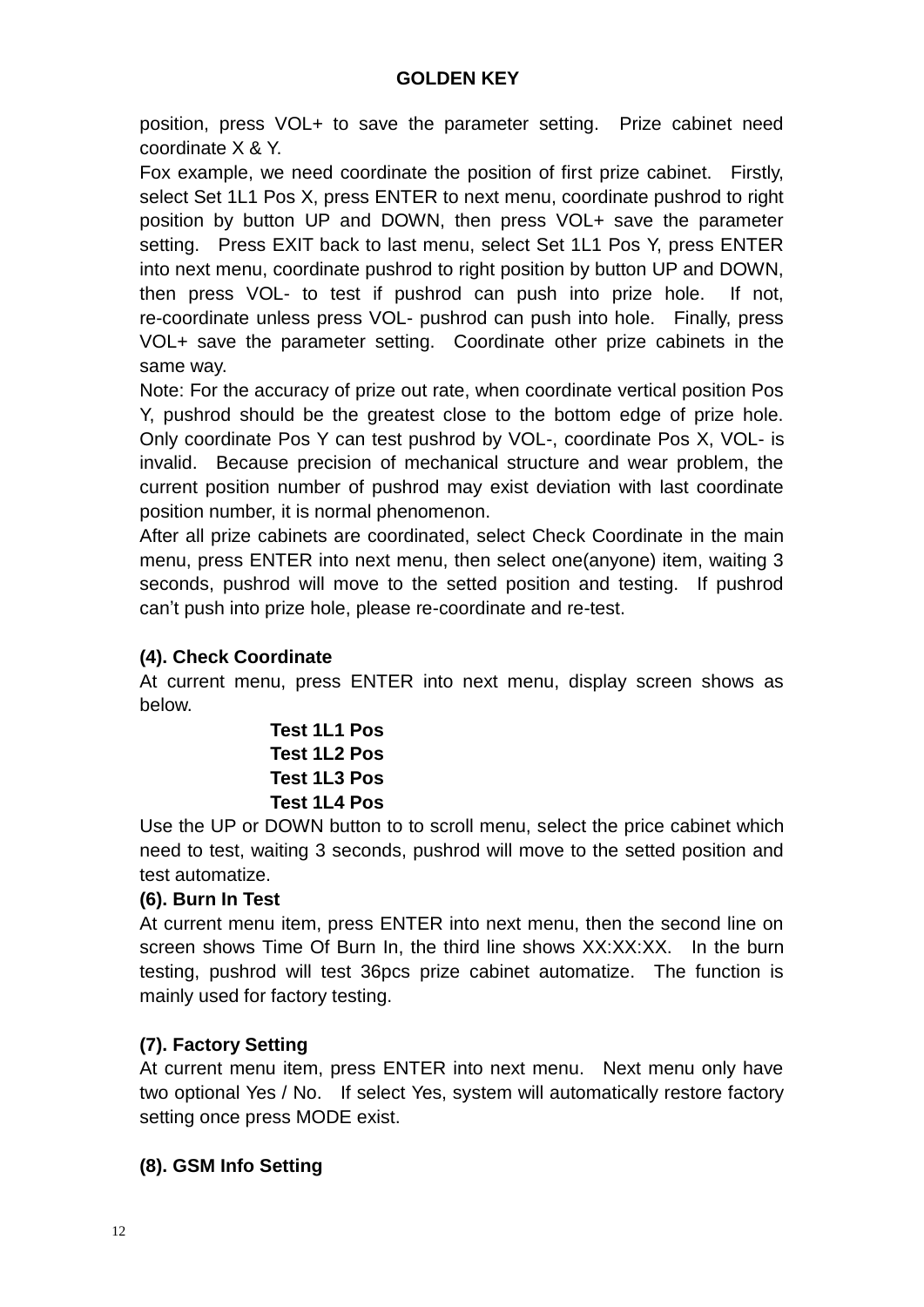At current menu, press ENTER into next menu, display screen shows as below.

#### **Area Code Mobile Number Calendar Mode Calendar Date**

Select one (anyone) item, press ENTER into next menu, press VOL+ or VOL change position of setting, then press UP or DOWN adjust data. Press EXIT back to last menu, system will save setted parameter automatically.

Note: GSM function only for machine which with GSM module

#### **Description of menu items at below.**

1. Area Code (only for continuous number, blank space means end, the longest is 5 digits, if less than for 5, then fill blank space at behind, such as 86 23, it means area code is 86, system automatically ignore numbers behind blank space)

 2. Mobile Number (only for continuous number, blank space means end, the longest is 11 digits, if less than for 11, then fill blank space at behind)

3. Calendar Mode (24/12, time display mode.)

4. Calendar Date (mode 20YY-MM-DD)

5. Calendar Time (mode HH: MM: SS. Note : while setting time, whatever the time display mode is 24 or 12 hours system, system unified to 24 hours for setting)

6. Scheduled Sends (only two optional ABLE / ENABLE, able means send message to moblie phone everyday)

7. GSM Send Time (mode HH: MM: SS. Note : while setting time, whatever the time display mode is 24 or 12 hours system, system unified to 24 hours for setting.)

8. Alarm Info Send (only two optional ABLE / ENABLE, able means send message to mobile phone when alarming)

### **Description of GSM Information at below.**

1. GSM Schedule Time Send Context:

Coin In:XXXXX, Ball Out:XXXXX,LV1 Out:XXXXX,LV2 Out:XXXXX,LV3 Out:XXXXX

2. GSM Send Alarm Context:

Error Y:XXXXXXXXXXXXXXXXXXXXXXX

Y is Error Code, X is Alarm Information in detail.

The Code can send in the same message, if machine receive successfully, then send message "System Setting Set Ok!" back to Mobile, the char '-' is start and stop flag,

For example: SCPG-3-.

SCPG-3- : means 3Coins/Credit

Code ADAC means clear System Data. If machine receive successfully, then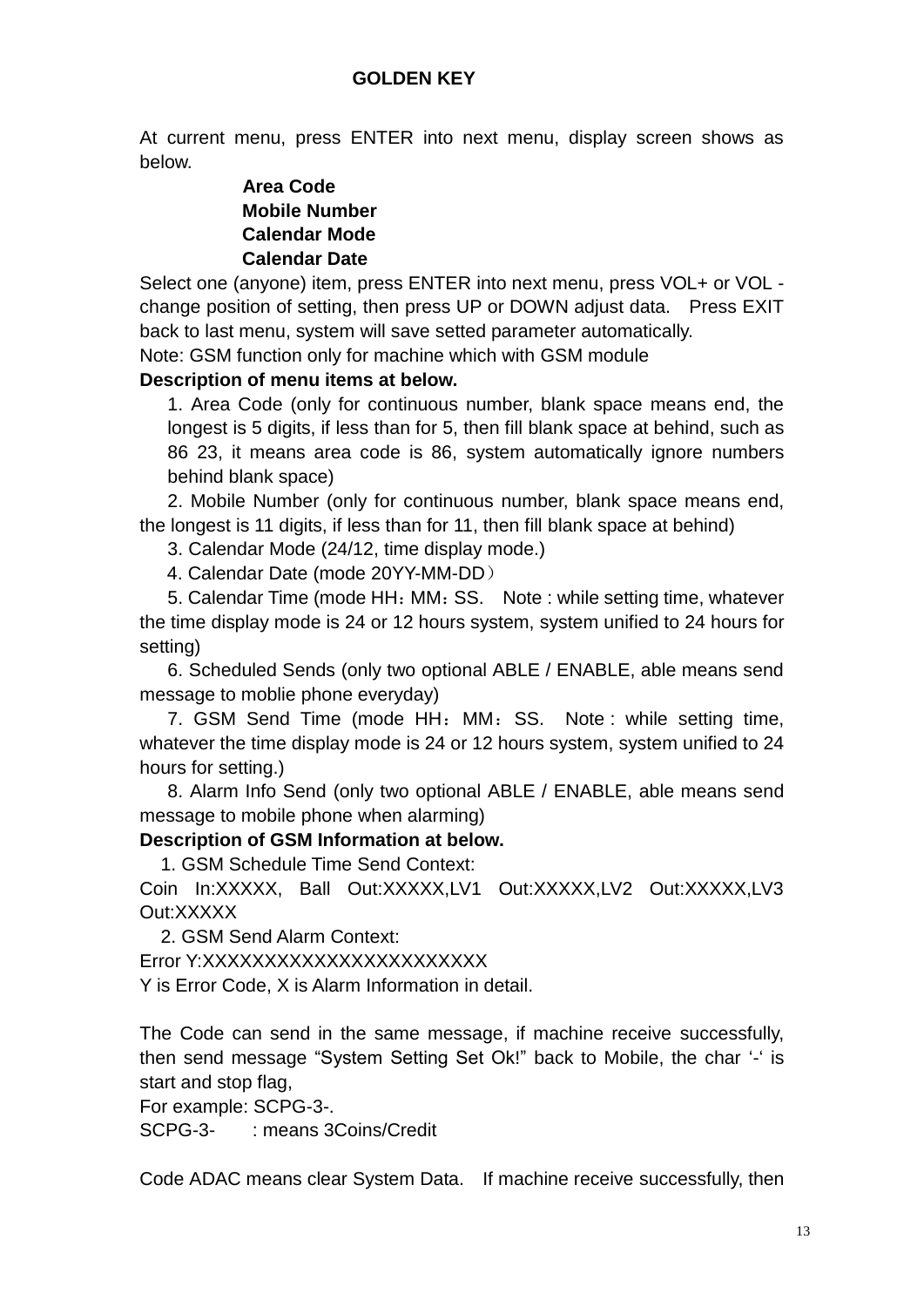will send message "System Data Clear Ok!" back to Mobile.

Code ADAG means Get System Data. If machine receive successfully, then will send message as follow:

Coin In: XXXXX, Ball Out: XXXXX,LV1 Out: XXXXX,LV2 Out: XXXXX,LV3 Out: **XXXXX** 

Note: if machine received wrong format message, then won't feedback to mobile phone.

#### **(10). Errors and Solutions**

1. Coin SW Error

If an alarm remains in case of the disconnection between coin selector and cable, the main board might be damaged. Change for a new main board.

2. Note SW Error

If an alarm remains in case of the disconnection between bill acceptor and cable, the main board might be damaged. Change for a new main board..

#### 3. Prize SW Error

Inspect if the checkout console of the prize returning mechanism has been damaged or if there is a motor error. If the motor doesn't work, check if the connection between the cable and the main board is OK. The main board may be damaged if the connection is OK, and change for a new one. If motor works normally and there is a continuous prize giving out, the checkout console might be damaged, and change for a new one.

4. Tilt SW Error

Inspect if there is any tilt-alarm unit error. Disconnect it and if the error remains, the main board is damaged. Change for a new main board.

5. Left-Crane Detector Switch Error Alarm

The alarm ordinarily occurs during the reset of the crane. If the crane is able to move left during resetting, examine the switch on the left of the crane and manually hold it: the main board is damaged if the crane stops moving; or the motor is damaged if it can't move.

6. Rear Limit SW of Push Rod Error Alarm

The alarm ordinarily occurs during the reset, adjusting or test of the crane, or during the game. If the push rod moves normally, detach push rod case and check the rear limit SW inside. The main board might damage if the SW works normally; if push rod doesn't work, the motor for the push rod might damage or get stuck, or driver board might damage.

7. Front Limit SW Error Alarm

The alarm ordinarily occurs during the adjusting or the test of the crane, or during the game. If the push rod moves normally, detach push rod case and check the front limit SW inside. The main board might damage if the SW works normally; if push rod doesn't work, the motor for the push rod might damage or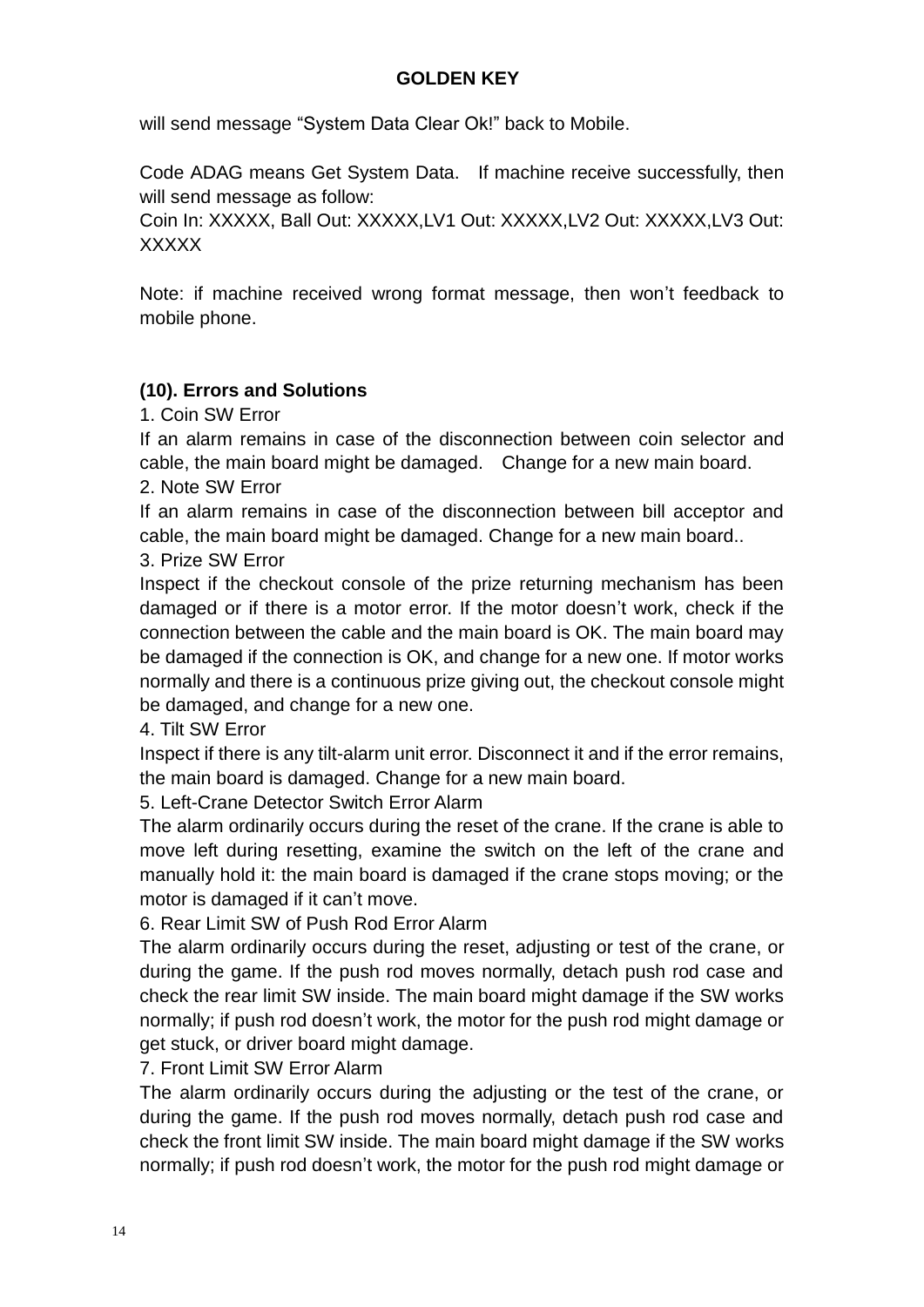get stuck, or driver board might damage.

8. Bottom SW Error

The alarm ordinarily occurs during the reset of the crane. If the crane can move down normally, examine the switch on the bottom of the push rod case and manually hold it: if the switch works normally but the crane stops moving, the main board might damage; if motor can't move during reset, the motor or the driver board might damage.

9. Count SW Error

After the reset of the crane, press MODE button on the keypad to enter test status. Press DOWN button to select "I/O Test", then ENTER - Test All Inputs – ENTER. Now the input state for 23 input ports is displayed on screen: there is a black block beside any input port which gains efficient input, and inefficient input leads to no black block beside the input port. Examine port 19: The black block should appear and disappear alternatively as you push the crane unit right and left; If the status of port 19 never changes, the counting optoelectronic switch (the unit is on the right inside the case) may damage.

#### 10. EEPROM Error

Press CLEAR button on the keypad to clear the error. If the error can't be cleared, the program panel in the main board may damage, and so change for a new program panel. PS: the machine will restore factory setting if the error is cleared.

11.Data Error

Press CLEAR button on the keypad to clear the error. If the error can't be cleared, the program panel in the main board may damage, and so change for a new program panel. PS: the machine will restore factory setting if the error is cleared.

12. Key SW Error

The alarm ordinarily occurs during the reset of the crane. If the Key can spin normally, examine the switch on the box of the push rod. if the switch works normally, the main board might damage; if motor can't move during reset, the motor might damage.

#### **Other errors**

1. LCD Display Error (Not Operating)

Inspect the connection; press DOWN or UP button on the keypad to adjust contrast; change the main board.

2. GSM Module Buzzer Echoing

No SIM card has been inserted to GSM module; the power supply for GSM module below 5V, change the power source; GSM module is damaged, change for a new one.

3. No SMS Exporting from GSM Module

Examine if the area code, phone number and other parameters are correct; change GSM module or main board.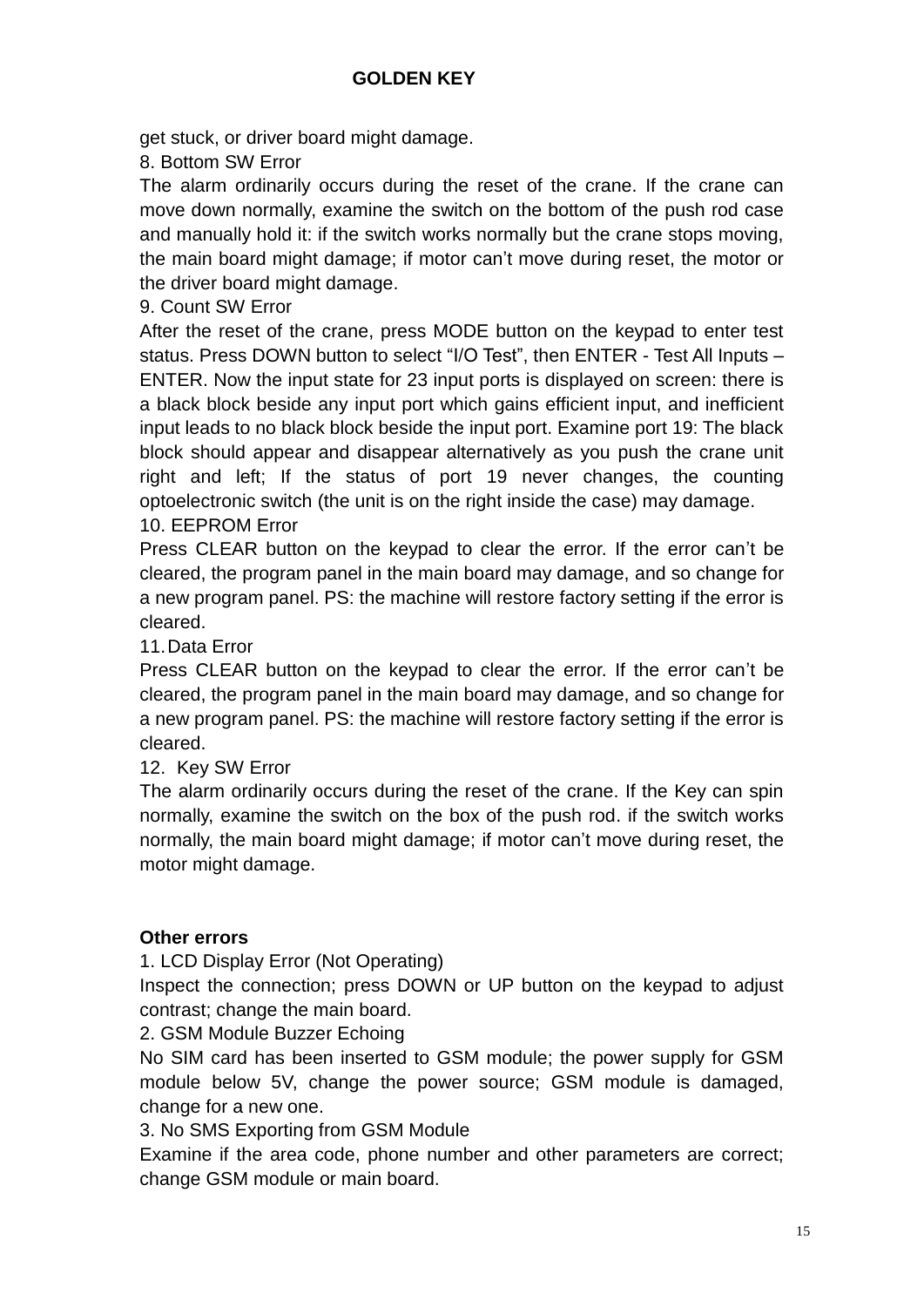Attention: Inserting or pulling out SIM cards are forbidden in the condition of powering on.

1. In Standby mode, Press Mini Keyboard <MODE> to enter Menu, then Press <DOWN> or <UP> to select Set Coordinate item, finally Press <ENTER> to enter submenu for Calibration.



1.1 For example to calibrate "the first layer and the first column" for explaining: E.g: Picture as below: Select Set 1L1 Pos X, Press <ENTER> to calibrate the X position for 1L1.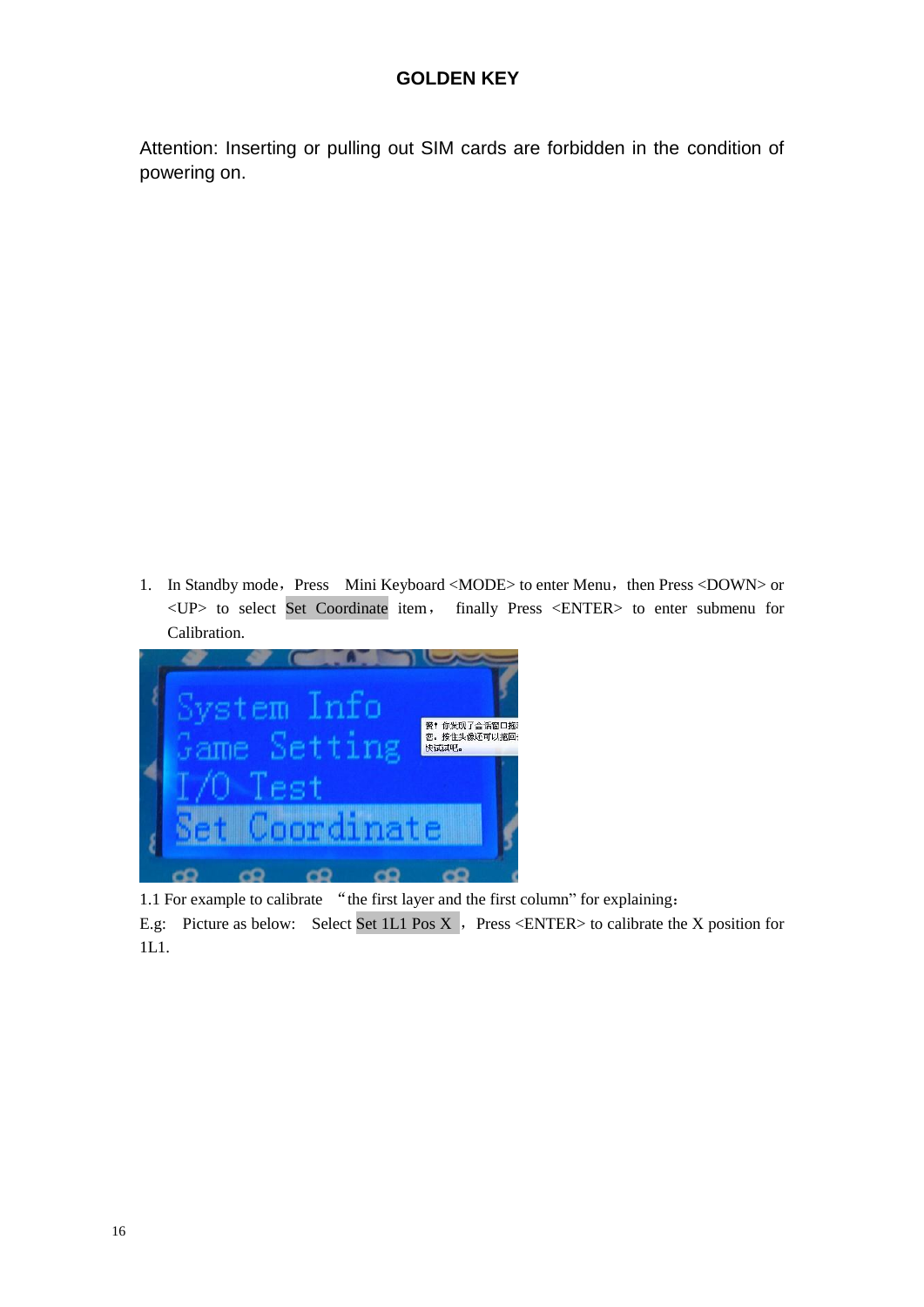

Remark: \*The above is Gantry at the right side, the  $1<sup>st</sup>$  column is from the far right side; If Gantry at the left side, then  $1<sup>st</sup>$  column is from the far left side. And the bottom is the  $1<sup>st</sup>$  layer.

2. Press <DOWN> or <UP> move Gantry(right and left direction)) to the middile of  $1<sup>st</sup>$ column, Press  $\langle \text{VOL+}\rangle$  to confirm, then you will hear "Di", it means you save this parameter successfully. Then it will save your current Value setting  $(E.g.:$  the below picture "6" will change to"5")。



3. Press <EXIT> back to previous menu, Press <DOWN> move to Set 1L1 Pos Y to calibrate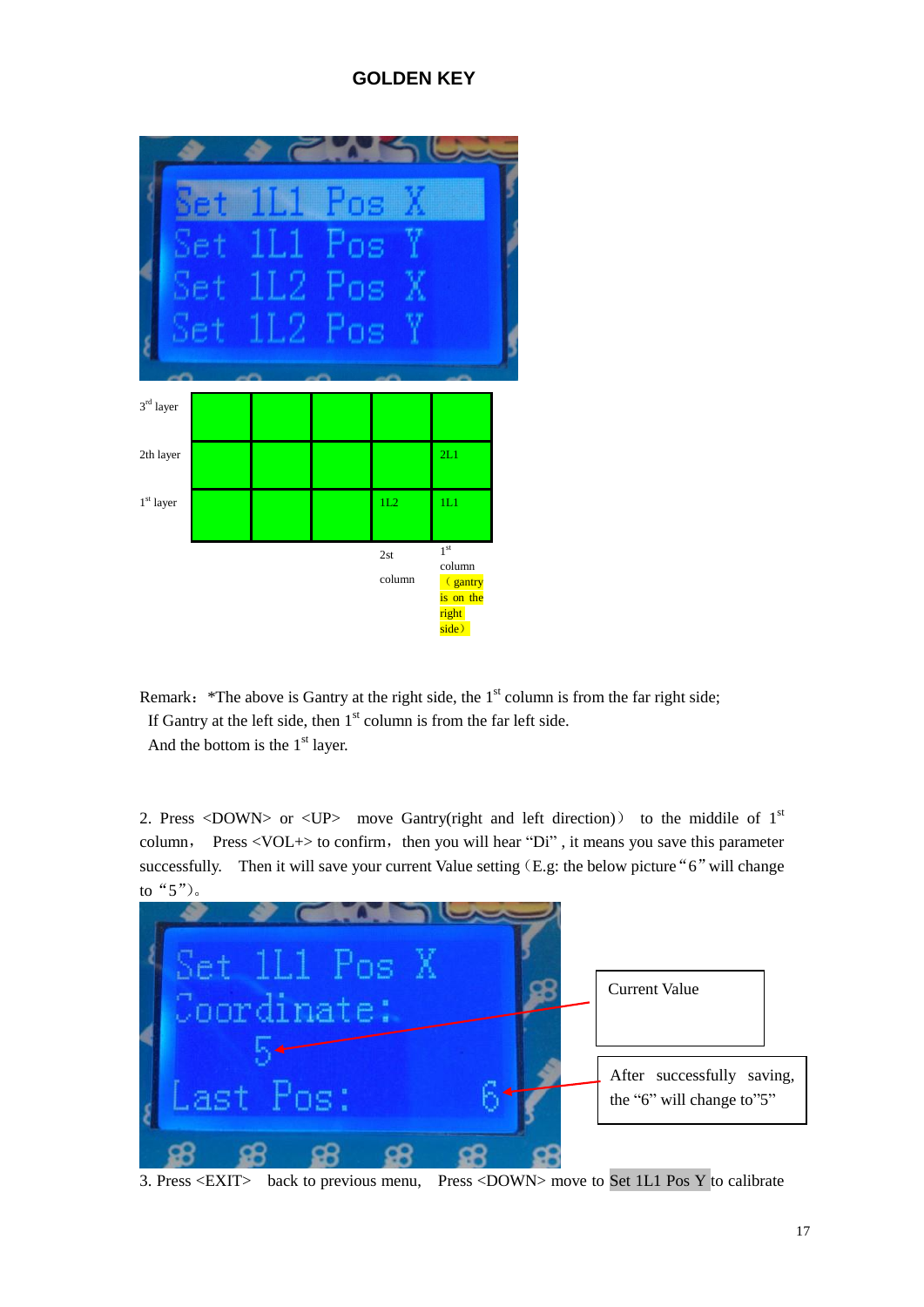Y position for 1L1, Press <ENTER>.



3.1 Press <UP> or <DOWN> to move Gantry up and down, make the golden "Finger" aiming the position of 1L1 hole. Move the Finger bottom as closer to the bottom of the hole as possible. Please press <VOL-> to drive the Finger move forward to the hole, to check if the Finger bottom just pass the hole near bottom edge. If yes, press <VOL+> to save the parameter, then you will hear "Di", it means you save your parameter setting successfully.

Then your current setting value will display in the lower right of the LCD (E.g: The below "1844" will change to 1846")。



Remark:

Please pay attention to the below explaining: